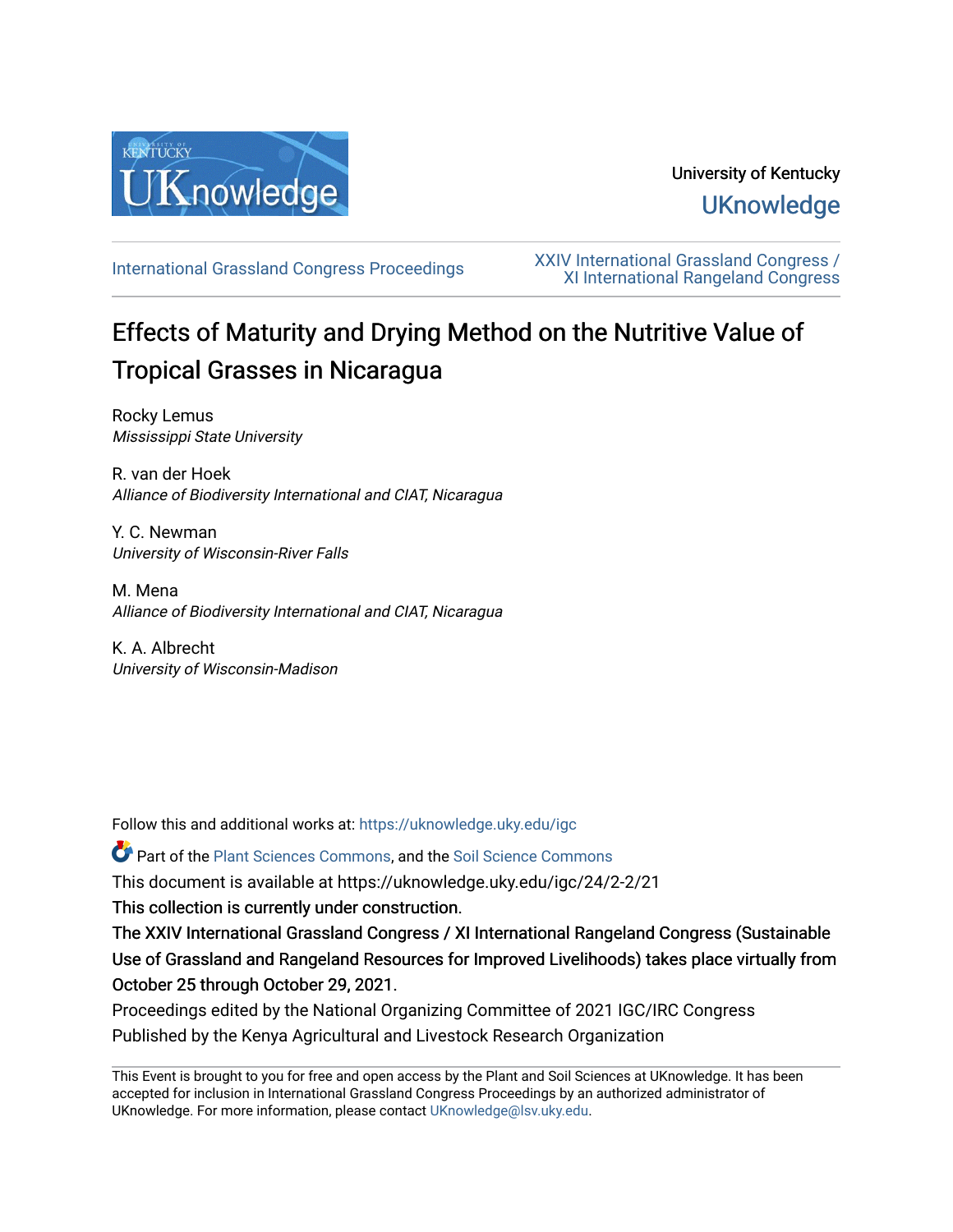### **Effects of Maturity and Drying Method on the Nutritive Value of Tropical Grasses in Nicaragua**

Lemus, R.<sup>1\*</sup>, Van der Hoek, R.<sup>2</sup>, Newman, Y.C.<sup>3</sup>, Mena M.<sup>2</sup>, Albrecht K.A.<sup>4</sup> 1 Mississippi State University, Mississippi State, MS, USA <sup>2</sup>Alliance of Biodiversity International and CIAT, Managua, Nicaragua 3 University of Wisconsin-River Falls, River Falls, WI, USA 4 University of Wisconsin, Madison, WI, USA \*Corresponding author e-mail: [Rocky.Lemus@msstate.edu](mailto:Rocky.Lemus@msstate.edu)

**Key words**: tropical forages, warm-season grasses, nutritive value, maturity, bunch grass

#### **Abstract**

Tropical grasses are key components for both grazing and conserved forages in sustainable livestock systems (beef and dairy) in Central America. The objective of the study was to evaluate grasses used in Nicaragua and their nutritive value contribution as preserved forage during the dry season under different drying<br>methods. Five tropical bunch grasses (Andropogon gavanus, Hyparrheniarufa, Urochloabrizantha, methods. Five tropical bunch grasses (*Andropogon gayanus, Hyparrheniarufa, Urochloabrizantha, Megathyrsus maximus, and Cenchruspurpureus*) were sampled across different farms in Nicaragua in 2014 and 2015 using three replications. Forage samples were collected at 2, 4, 6, and 8-wk maturity as well as season long samples. Samples drying methods included sun- and oven-dried. Sun-dried samples were air dried outdoors for five days while oven-driedused forced air at 55 °C. Samples were analyzed for nutritive value using wet chemistry protocols for crude protein (CP), acid detergent fiber (ADF), neutral detergent fiber (NDF) and *in vitro* total digestibility (IVTD). Drying methods did not influence CP, ADF, NDF and IVTD concentrations. There were significant differences among grass species in CP levels (P=0.0003), ADF (P=0.0009), and IVTD (P=0.0083). *U.brizantha* had the greatest CP concentration (79 g/kg) while *C. purpureus* had the lowest CP (44 g/kg). *U. brizantha* had the lowest ADF (340 g/kg) concentration. Species *A. gayanus, H. rufa,* and *Megathyrsus maximus* had similar NDF concentrations. In vitro total digestibility ranged from 680 to 750 g/kg with *M. maximus* having the lowest digestibility. Significant differences in forages nutritive value were observed among maturity stages for CP (P<0.0001), ADF (P=0.0022), NDF (P=0.0006), and IVTD (P=0.0241), but *U. brizantha* maintained higher CP and IVTD concentrations compared other species, indicating that could be a more preferred species for off-season feeding.

#### **Introduction**

Tropical grasses are key components for both grazing and conserved forages in sustainable livestock systems (beef, dairy, and dual purpose) in Central America. On the other hand, livestock farming activities are more often being affected by the occurrence of extreme events, such as prolonged droughts due to climate change and variability, which affects meat and milk production, worsening the ability of smallholder farmers to preserve forages. Although tropical grasses might have high biomass production, animal production might often be depressed due to adecrease in nutritive value (Guenni et al. 2002). Poor feed options among preserved forages are major factors contributing to low livestock productivity in Central America. A major constraint to smallholder farmers is the shortage of forages in quantity and quality during the dry season as key source for supplementation increasing production per animal unit. Determining the nutritive value of different forage species can help enhance animal production by identifying feed options to increase digestibility and nutrient quality which can result in greater animal growth rate, and greater milk production (Rao et al. 2014). Selecting forages with better nutritive value could also help improve calving rate, reduce mortality, and improve overall herd performance (Burns et al. 2010).

There are many factors that affect the nutritive value of preserved forages such as fertilization, species, stage of maturity and methods of preservation. The nutritive value of forage depends on its leaf:stem ratio, digestibility, and the nature of digested products. These characteristics affect the amount of forage consumed by the animal and their utilization. Tropical forage grasses contain different quantities of fiber, lignin, minerals and vary in the proportion of leaf and stems than can be digested by cattle (Lee, 2018). The objective of the study was to evaluate grasses used in Nicaragua for beef production and their nutritive value contribution as preserved forage during the dry season under different drying methods.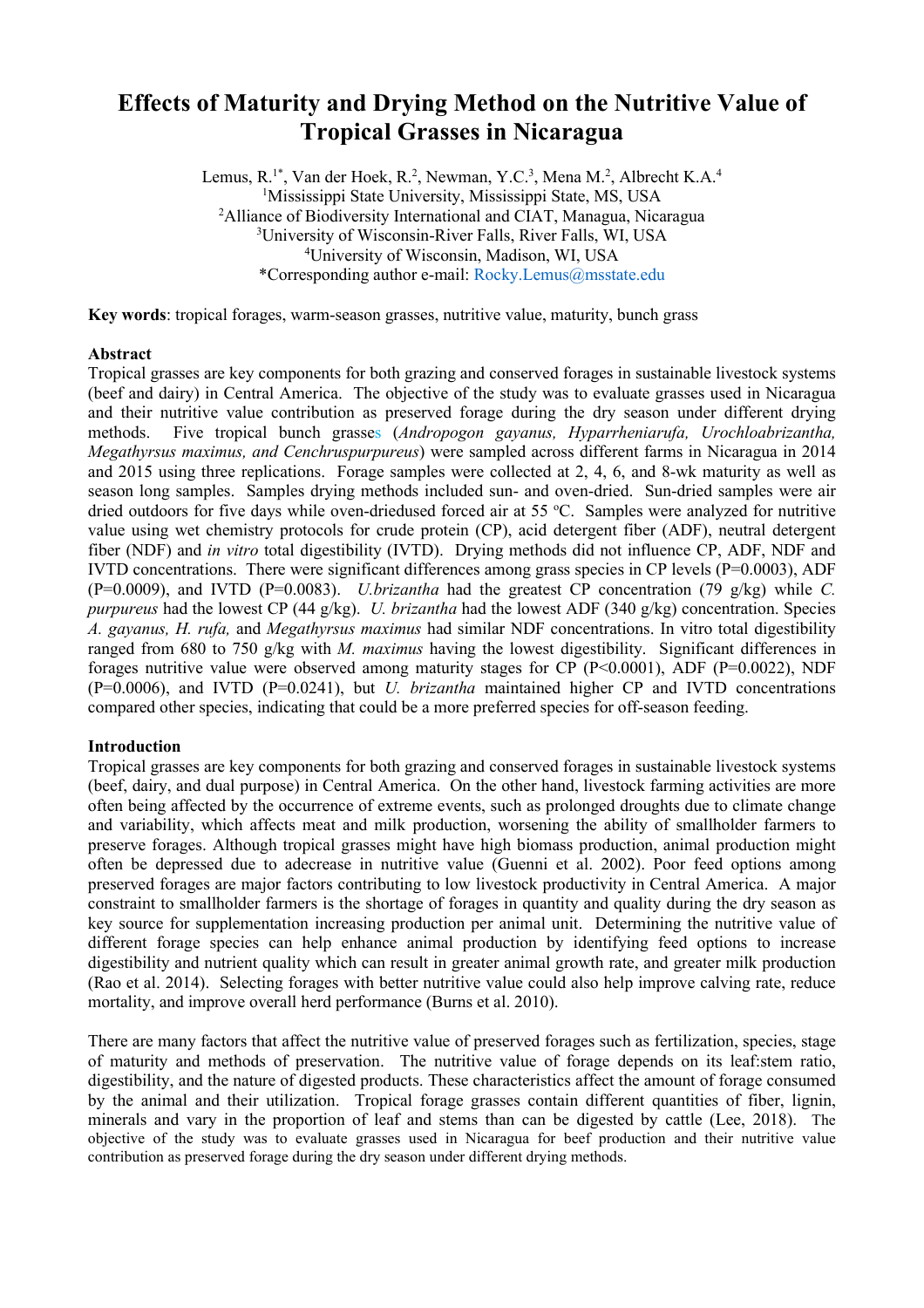#### **Methods**

Tropical grasses were sampled across different farms in Nicaragua during the 2014 and 2015 growing seasons with three replications. There were five bunch grass species: *Andropogon gayanus, Hyparrheniarufa, Urochloa brizantha (formerly known as Brachiaria brizantha), Megathyrsus maximus (formerly known as Panicum maximum), and Cenchrus purpureus(formerly known as Pennisetum purpureum*). Forages samples were collected at 2, 4, 6, and 8-wk maturity as well as season long samples (harvested once at the end of the rainy season). Two drying methods were compared, sun-dried (air dry) and oven-dry (forced air). Sun-dried samples were air-dried outdoors for five days, and oven-dried samples were processed in air force drier at 55 °C to a constant weight. Samples were processed to pass through a 2.0 mm screen and then reground with a UDY cyclone mill to pass through a 1.0 mm screen before nutritive value analysis. Neutral detergent fiber (NDF) and acid detergent fiber (ADF) were analyzed sequentially by the batch procedures outlined by the ANKOM Technology Corporation (Macedon, NY, USA) with an ANKOM 200 fiber analyzer and addition of heat-stable-amylase and sodium sulfite to the neutral detergent solution (Hintz et al. 1996).A modified Goering and Van Soest (Goering and Van Soest 1970) procedure was used to determine 48 h in vitro true digestibility (IVTD)with buffered rumen fluid followed by a neutral detergent wash of post-digestive residues. The rumenfluid incubation was performed with ANKOM F57 filter bags and an ANKOM Daisy II incubatorusing the batch incubation procedure (ANKOM Technology, Macedon, New York, NY, USA). Total N was determined by the Dumas combustion method with a LECO modelFP-528 (LECO Corporation, St. Joseph, MI, USA) and crude protein (CP) was calculated as N x 6.25.

Nutritive value composition among specieswas analyzedusing the two-way analysis of variance. The first factor was maturity stage, and the second factor was the drying method. General Linear Mixed (GLIMMIX) and regression (REG) Models of SAS (SAS Institute Inc. 2019) were used to determine differences at  $\alpha$  = 0.05.

#### **Results and Discussion**

Present study focused variation in nutritive values among drying methods, grasses species and sampling dates. Drying methods (sun- vs oven-dried) did not differ in the assessment of nutritive value parameters. Nutritive values were very similar among drying methods for CP (58 g/kg), ADF (372 g/kg), NDF (652  $g/kg$ ) and IVTD (707  $g/kg$ ).

*Nutritive Value (g/kg DM)\* Forage Species CP ADF NDF IVTD Urochloabrizantha* 79.0 A† 340.1 B 641.0 AB 730.5 A *Hyparrheniarufa* 60.7 B 365.2 A 620.7 B 736.9 A *Megathyrsus maximus* 53.0 B 379.3 A 668.0 A 670.4 B *Andropogon gayanus* 54.2 B 381.6 A 664.7 AB 707.0 AB *Cenchruspurpureus* 43.6 B 392.8 A 665.5 AB 692.3 AB

*Table 1.* Influence of five different tropical bunch grasses on nutritive value constituents (CP, ADF, NDF, and IVTD). Data averaged across sampling dates.

\*CP = crude protein; NDF = neutral detergent fiber; ADF = acid detergent fiber; IVTD = *in vitro* true digestibility.

†Letters are for comparison of forage species within a nutritive value parameter, values with different letters denote significant differences (p<0.05).

Nutritive value parameters were influenced by forage species [CP ( $P = 0.003$ ), ADF ( $P = 0.0009$ ), NDF ( $P = 0.0009$ ) 0.0066), and IVTD (P = 0.083)] (Table 1). *Urochloa brizantha* had 79% greater CP concentration than *C. purpureus.* Cruder protein concentrations of *A.gayanus and M. maximus were very similar.* Greater ADF difference was observed between *B. brizantha* and *C. purpureus. Hyparrhenia rufa* had lower NDF concentration compared to the other grasses. IVTD content of*M. maximus*was 8% lower than *U.brizantha* and *H.rufa*, respectively. Our results indicate that *U. brizantha* may be the preferred speciesfor preserved forages during the dry season. Previous research (Rao et al., 2015), confirmed that palatability and animal response improved on feeding *Urochloa* grass due to better voluntary dry matter intake and less constrained gut-fill compared to other tropical grasses.

Nutritional parameters (CP, ADF, NDF, and IVTD) were affected (P < 0.01) by forage sampling date (Table 2). There was a linear decline in CP with increase sampling date [CP (g/kg DM) = -9.979w + 88.037,  $R^2$  =